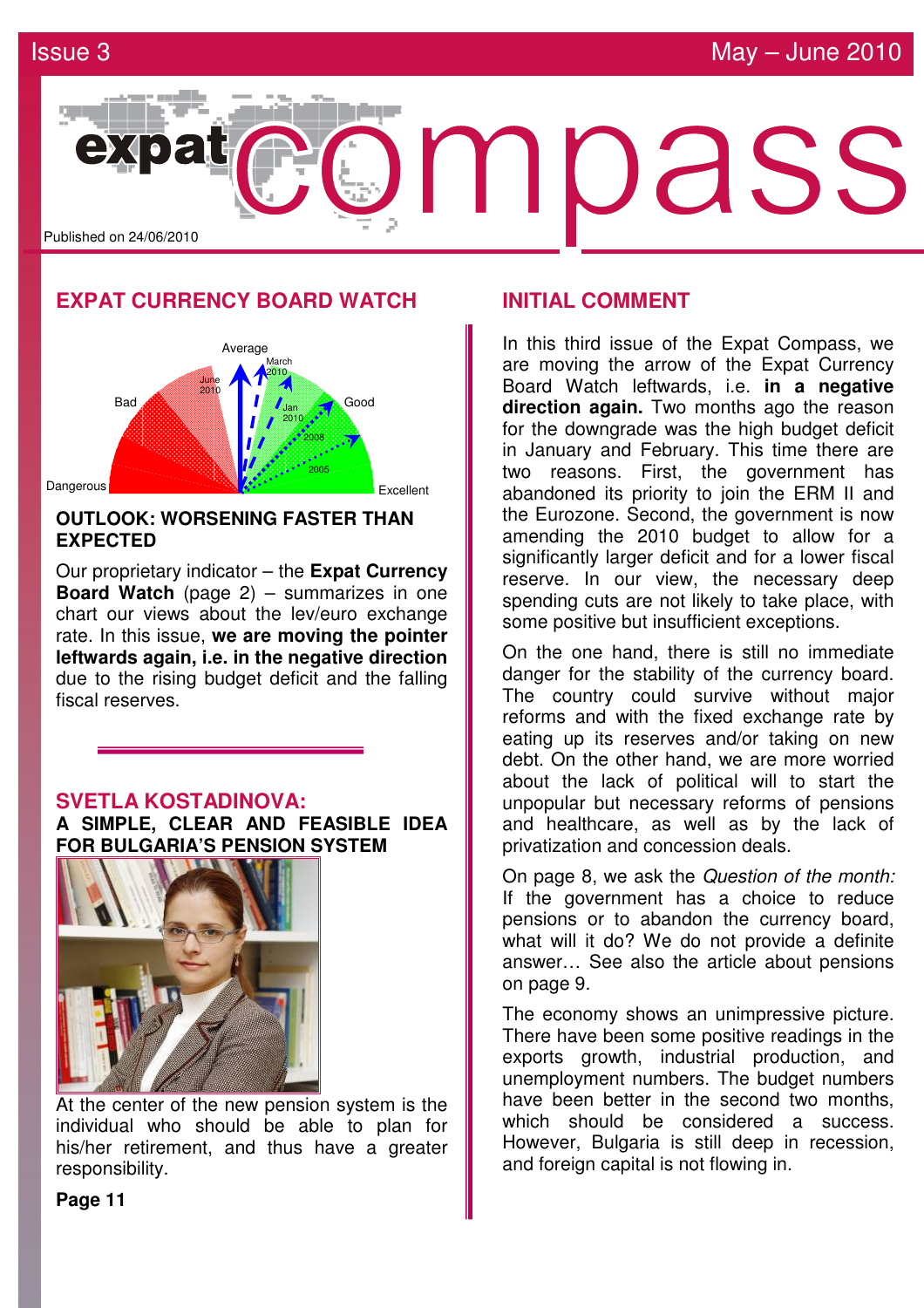# **EXPAT CURRENCY BOARD WATCH**



# **OUTLOOK: WORSENING FASTER THAN EXPECTED**



When we first published the Expat Compass on 4 February, we got some angry comments about why we did not give three green pluses to the government's commitment to the currency board and why we gave one red minus and a 'Not much' assessment of the support of the European institutions. We were also asked why the European Commission was mentioned there at all, as it should not have anything to do with the Eurozone. We disagreed, as we felt and still feel that whether a country joins the Eurozone is also a political decision – look at the case of Greece.

Well, the April events explain our caution. The government revised the 2009 budget deficit from -1.9% to -3.9% on an accrual basis (the deficit is much lower on a cash basis at -0.8%, the lowest in the EU) and surprisingly dropped its ambitions to pursue an entry to the ERM ІІ and the Eurozone soon. This is why we are taking away one of the pluses.

As a result of the Greek crisis, the European Central Bank has more urgent priorities than accepting Bulgaria into the ERM ІІ and later into the Eurozone. This is why we are adding a second minus there.

| <b>ISSUE</b>                                                                                                                                                                                                                                      | <b>OLD</b>           | <b>NEW</b> | <b>COMMENTS</b>                                                                        |
|---------------------------------------------------------------------------------------------------------------------------------------------------------------------------------------------------------------------------------------------------|----------------------|------------|----------------------------------------------------------------------------------------|
| <b>I. Political issues</b><br>1. Does the government support the currency board?<br>2. Does the Central Bank support the currency board?<br>3. Do the European institutions (EC, ECB)<br>support Bulgaria in joining the ERM II and the Eurozone? | $++$<br>+++          |            | Yes, but less so<br>Yes, absolutely<br>Not much                                        |
| II. Budget and debt<br>4. Budget balance<br>5. Budget spending<br>6. Government debt<br>7. Foreign liabilities of the private sector<br>8. Fiscal reserves                                                                                        | +++<br>٠             | +++        | Deficit, rising very fast<br>Excessive<br>Very low<br>High<br>Expected to fall further |
| III. Economic cycle related issues<br>9. GDP growth<br>10. Inflation<br>11. Unemployment<br>12. Strength of the banking system                                                                                                                    | +++<br>٠             | +++<br>٠   | Recession<br>Low<br>Stable, seasonally falling<br>Good but worsening                   |
| <b>IV. External balances</b><br>13. Current account deficit, trade deficit<br>14. Foreign direct investment<br>15. Revenues from international tourism<br>16. Foreign exchange reserves                                                           | ۰<br>٠<br>٠<br>$+ +$ | ++         | High but falling<br>Negative for the first time<br>Moderately high<br>High             |
| <b>Bad</b><br>Good<br>Legend:                                                                                                                                                                                                                     |                      |            |                                                                                        |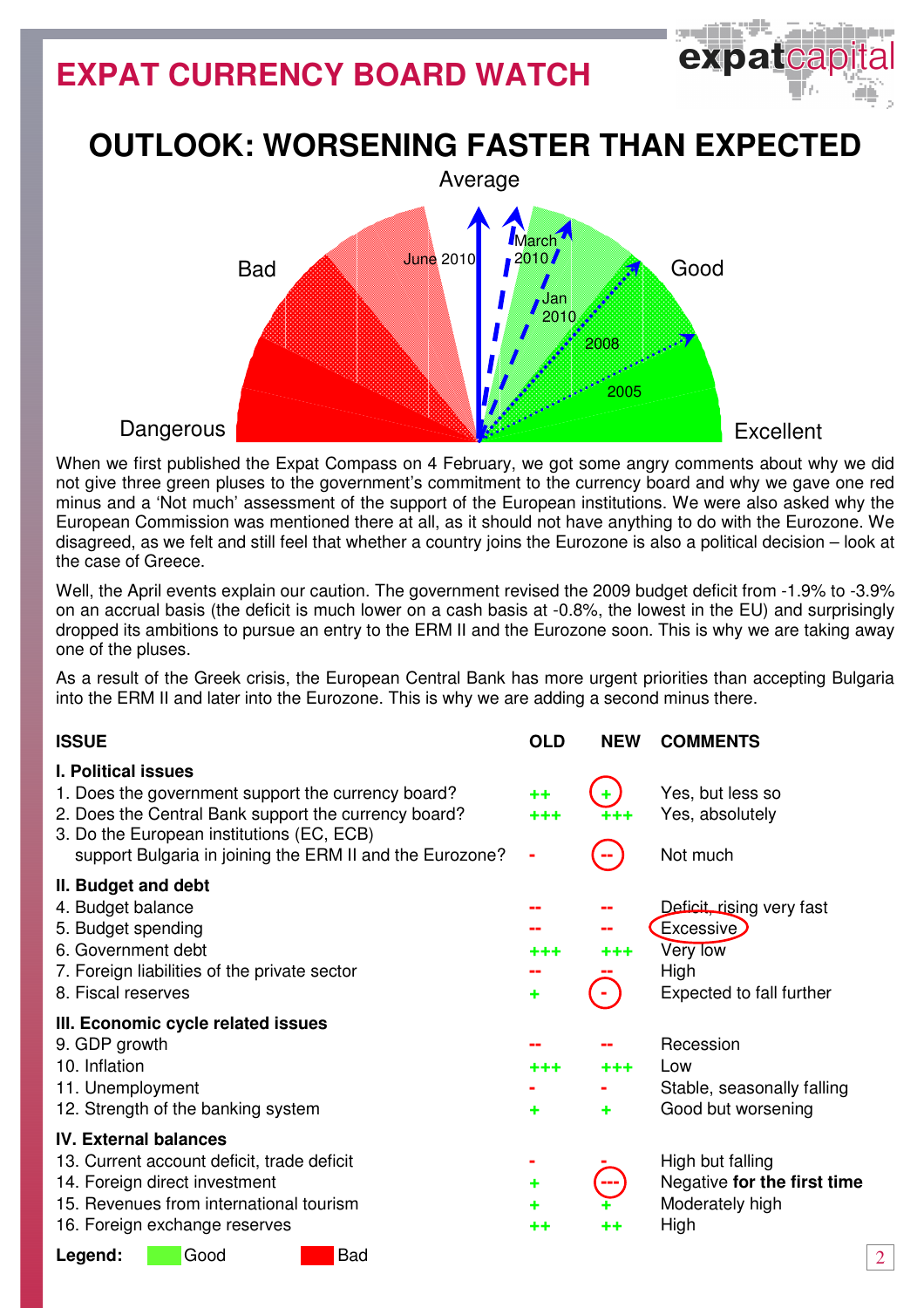

## І**) OUR VIEW ON THE ERM** ІІ **AND THE EUROZONE**

Until April, the government was saying that joining the ERM ІІ and the Eurozone was Bulgaria's main foreign policy priority, and we still support that view. However, January and February produced a very high budget gap of BGN 1.4 bn or 2.2% of GDP – much higher than the -0.9% deficit envisaged for the whole 2010 year. Instead of tightening the belts in 2010, the government surprisingly chose to… revise the 2009 budget deficit to -3.9% of GDP on an accrual basis and blame it on the previous government. Even more surprisingly, the government informed the European institutions and the public that Bulgaria would not apply for a membership in the ERM ІІ and the Eurozone as it was not meeting the budget deficit criterion.

In our view,

- 1. The -3.9% number for 2009 might be slightly exaggerated, and a future revision towards a smaller deficit should not be ruled out.
- 2. Although we strongly favour a balanced budget policy, the revised 2009 deficit is by no means fatal or too large in comparison to the rest of Europe, especially in an election year. Thus, blowing a very loud whistle that Bulgaria has major budget problems is like shooting oneself in the foot, unnecessarily adding more uncertainty, risk perceptions, and negative international financial and political repercussions to an already very difficult economic environment.
- 3. Whatever the previous year's deficit, we still think that joining the ERM II and the Eurozone at the current exchange rate should be Bulgaria's top priority. No temporary difficulties should distract Bulgaria from striving to achieve this goal.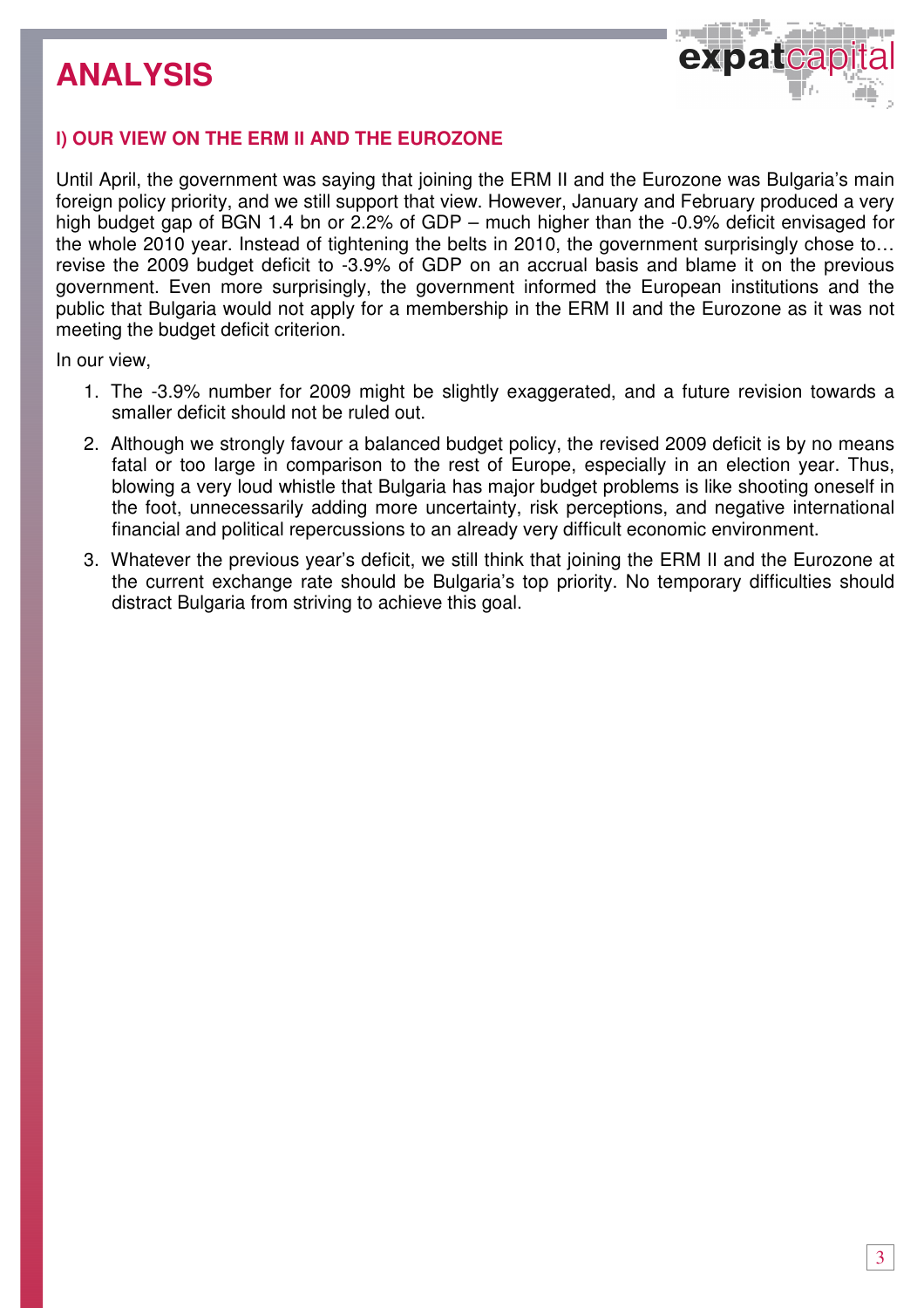## **II) THE 2010 BUDGET – WORSENING OUR DEFICIT FORECAST AGAIN**



**Chart 1. Budget Surplus (+)/Deficit (-), % GDP – on a cash basis** 

Source: Ministry of Finance, Bulgarian National Bank, Expat Capital

In the second edition of the Expat Compass of 30 March 2010, we worsened our 2010 budget deficit forecast from -2.0% to -3.2% of GDP. We are now further downgrading the number to -5.5%. This is not because the March and April numbers are bad. On the contrary, the March deficit was lower at BGN 270 mln, while in April we had a surplus of BGN 370 mln (most of which came from BNB's dividend payment to the budget). We expect a deficit below BGN 100 mln for May. However, we feel that the political will to keep a low deficit is evapourating. The government is amending the Budget Law to allow for a deficit larger than the initial plan for -0.9%. Before the news came out on 25 May, we had expected a number from  $-2.9\%$  to  $-3.3\%$  on a cash basis  $-$  just around the -3.0% Maastricht criterion. We were hit by the more reckless -4.8%.

The minimum level for the fiscal reserve is to be lowered from BGN 6.3 bn to BGN 4.5 bn. We view this as dangerous and as a lack of determination to cut spending. Let us remind you again that this would be a second amendment of the budget for the last six months. There had been no budget amendments since 1996.

The major problem are the lower revenues – understandable due to the crisis. However, a secondary problem is that spending in many sectors would even be increased instead of decreased: social spending, road and railroad infrastructure, tobacco subsidies, healthcare. Just to remind you, the Q1 budget spending was higher than in Q1 2009 by BGN 955 mln. Whatever the revised deficit in the Law, we see no reason to think that there would not be another amendment in December. Hence, our current forecast of -5.5%.

 $\Theta$  , and  $\Theta$ 



4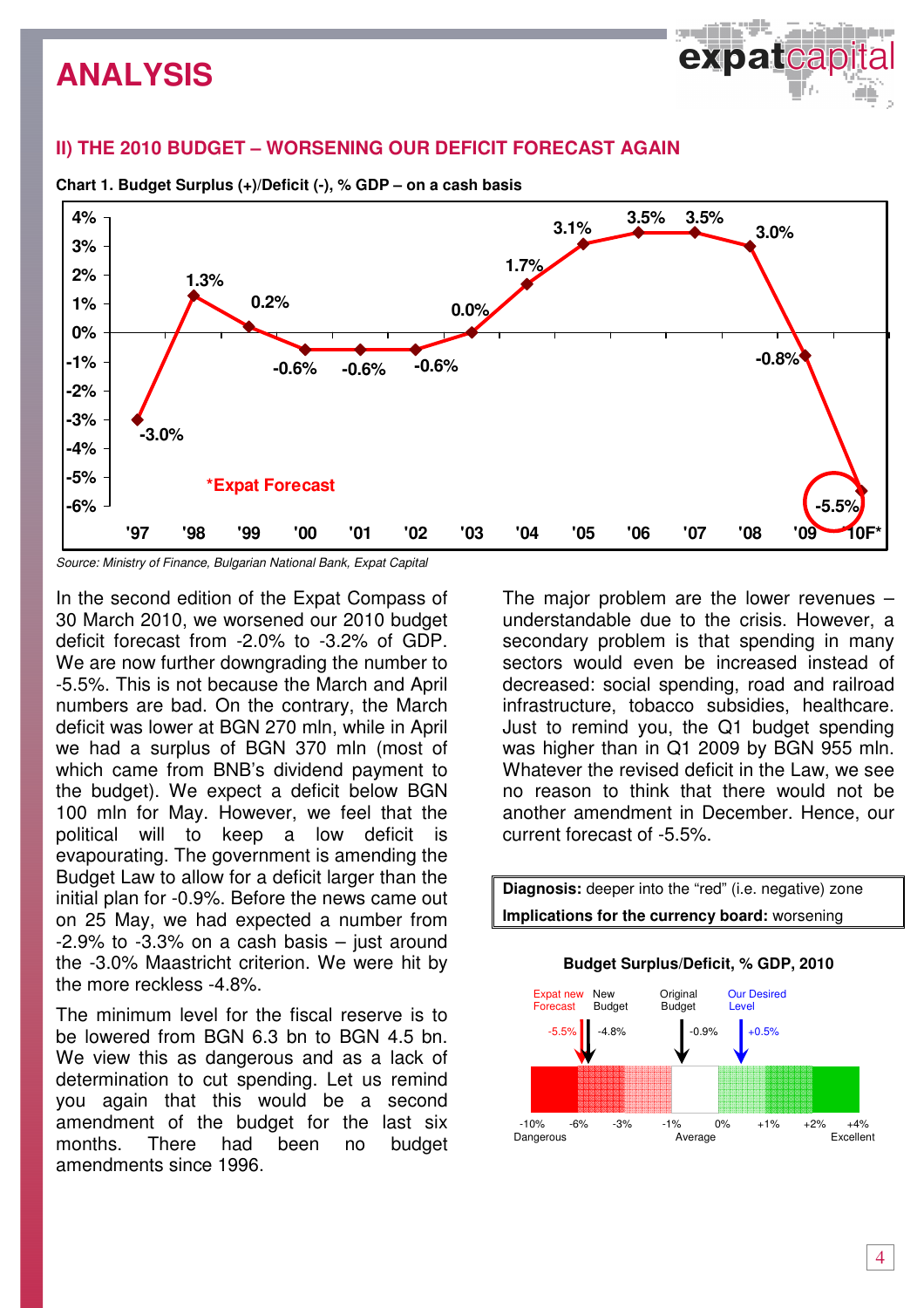## **III) THE NEW PHENOMENON OF NEGATIVE FDI**

For the last 15 years, Bulgaria was one of the countries in Europe and the world which attracted very significant Foreign Direct Investment (FDI) compared to the small size of the economy (see the charts). Investments flowed into a diversified list of sectors, and the countries of origin were also varied, with the EU states leading the rankings. Most of the FDI came in 2003-2008, and coincided with Bulgaria's joining NATO (2004) and the EU (2007). In the peak year alone, 2007, FDI as % of GDP reached almost 30%, one of the highest numbers in the world.

Even in the hyperinflation and crisis years (1996-97), FDI amounted to hundreds of millions of dollars. Since reliable data exist, there had been no single quarter without positive FDI. That is why, the statistics for Q1 2010 showing negative net FDI of EUR -41.2 mln caused a surprise. The number means that no new investment is coming in, while old investment is fleeing the country. We see several reasons for this:

The unfavourable international environment including the Greek crisis

The perception that Bulgaria has entered a vicious circle of recession, lack of bank credit, weak financial markets, budget troubles, and lack of reforms

كالأفار الباري

expatcap

- Controversial statements by the government causing some foreign investors to feel uncomfortable doing business in the country
- Controversial postponement of the large energy projects such as the Belene nuclear power plant, the gas and oil pipelines

In the second issue of the Expat Compass, we made a positive comment about the 2009 FDI of almost EUR 3 bn, and made a lower forecast of EUR 2 bn for 2010. To be honest, a negative number for Q1 caught us by surprise. Having in mind that the preliminary Q1 estimates might later be revised in any direction, it is very difficult to make a meaningful forecast for 2010. Our new one is lower at EUR 500 mln of inflows. Note: Before this issue was finished, the data for the first several months of 2010 were revised and are now above zero.



#### **Chart 2. FDI, EUR mln**

### **Chart 3. FDI, % GDP**

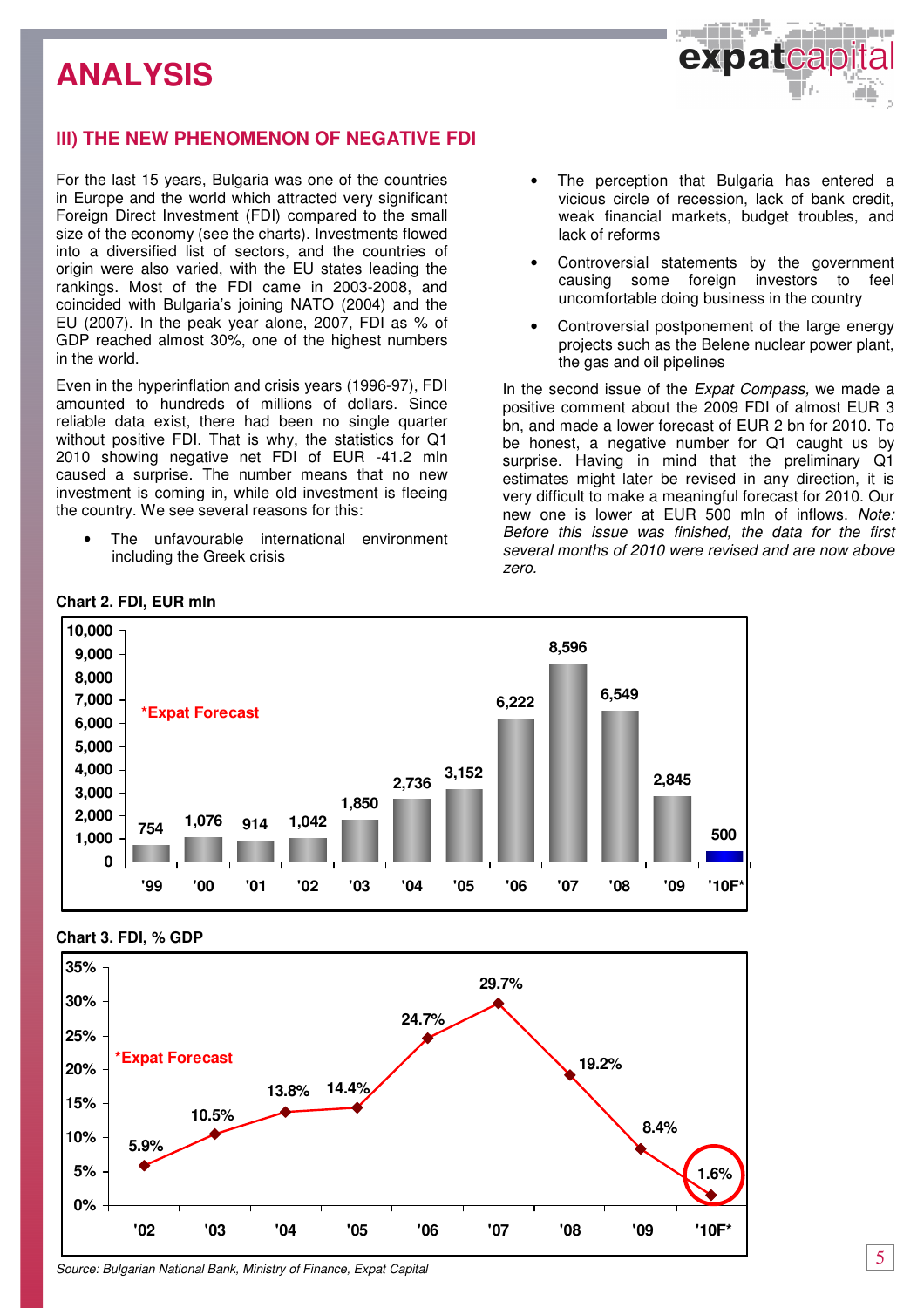

## І**V) THE BOREDOM OF THE BULGARIAN STOCK MARKET IN 2010**

We can divide the history of the Bulgarian stock market into at least four distinctive periods:

## **1990-1995:** barely existent

**1996-2001:** some but insufficient institutional progress; hundreds of listed companies due to the mass privatization; low liquidity and falling stock prices

**2001-2007:** the golden period. Deep legal and institutional reform. The SOFIX rose over 27 times in BGN (EUR) and over 40 times in US\$ – probably the highest in the world for that period. Many new IPOs, larger trading volumes. The asset management and the brokerage industry flourished. Some privatizations through the stock market.

**Oct 2007-2010:** back to the boredom of the 90s. Few new listings, low volumes. The SOFIX first fell by almost 87%, and Bulgaria is one of the few markets which have not recovered much. Since September 2009, the index is down by 27% with low trading volumes.

Another worrying phenomenon are the several defaulting corporate bonds.

Looking forward, the negative period for the market might continue for some time. The debt troubles of neighbouring Greece and the weakness of the Euro do not help. The situation resembles that of 10 years ago when the market was very undervalued but not many foreign investors looked at it. As the sentiment improved, stock prices exploded. Could this be partially repeated? Possibly, especially if the financial stability in Bulgaria is maintained.



#### **Chart 4. SOFIX**

Source: Bulgarian Stock Exchange – Sofia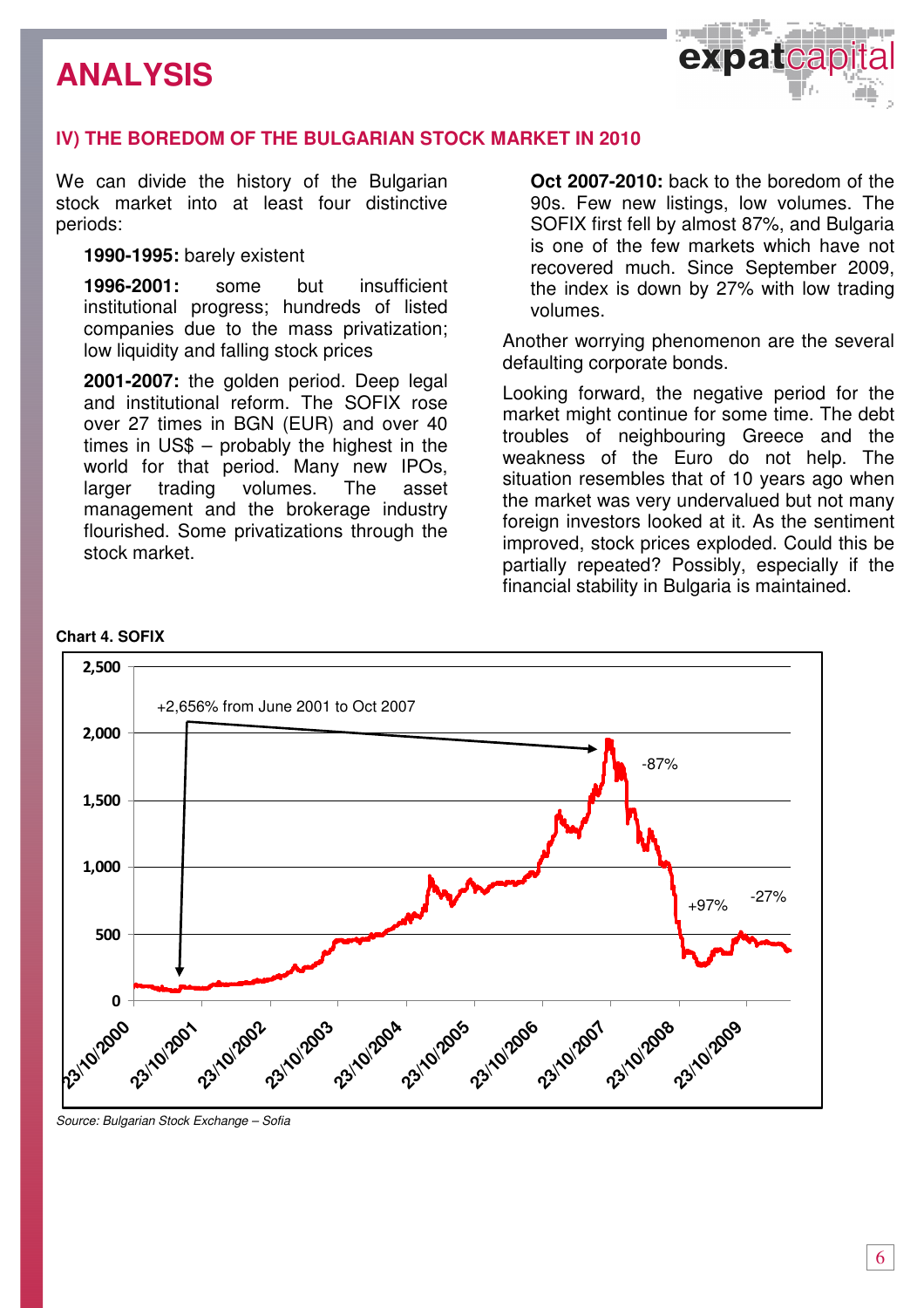

## **V) THE APRIL REFORM PACKAGE – A MIXED AND UNCONVINCING PICTURE**

You might remember that we published the previous issue of the Expat Compass just before the government was to announce a second reform package. We were afraid that the austerity budget measures and reforms might be so deep that our analysis would become outdated within days. Well, they weren't, and it didn't.

Half a year ago, the government announced some initial measures which do not seem to have produced measurable results. The largest item in monetary terms were the expected revenues of BGN 500 mln from the sale of carbon emissions. We have seen none of that, and the EC recently took away Bulgaria's accreditation to trade in these instruments. There have also not been any notable privatization or concession deals.

In April, the government came up with another 60 measures. Most of them are in fact positive: some spending cuts, although not large enough; some privatizations – no delivery yet. However, there are at least two steps in the opposite direction. First, some new expenses were announced, e.g. for social policies, defense, tobacco subsidies, and possibly healthcare. Second, excessive concessions have been made to the trade unions such as a broader introduction of mandatory sectoral collective labour contracts.

On balance, we are not convinced that the April package would even have a BGN 300-500 mln effect on the 2010 budget. We would have rather welcomed measures worth BGN 2-3 bn.

### **Cuts in the state administration – a good step forward**

One of the few measures which are likely to get at least partially implemented is a reduction in the state administration, or the expenses thereof, by 20%. This might save the budget up to BGN 900 mln. While we strongly support this reform, we do not expect these cuts to fully take place. Firstly, we have seen no numbers from the 10% cut announced in the autumn of 2009. We cannot be

sure whether at least a third of that was actually implemented. Secondly, the discussions with the corresponding ministries show that the '20%' should be read as 'between 0 and 20%'. Some will aim at 20% but might deliver less, others promise 10%, other three 0%, and one ministry is actually planning to increase staff. Thus, our forecast is for a weighted average of below 7%.

### **Other reforms are struggling**

The government has started some changes in the Bulgarian Academy of Sciences. Any step forward there would be positive. Nothing major seems to be happening in the health sector in terms of closure of hospitals and spending cuts. On the contrary, the sector seems to understand the word 'reform' as spending more, and not less. Minor steps have been suggested in the pension system  $-$  an increase in the retirement age for the military and the police. We view this as positive, but it would only affect some 3% of all future pensioners. Thus, we see this as achieving 1% of what is needed in the pensions area.

### **The VAT tango**

The VAT discussion in 2010 is a typical example of the back-and-forth policies of the government which are more driven by public opinion than by a clear and decisive vision. Within just three months, it was announced that in the middle of this year (although taxes should normally be fixed for the whole year):

- VAT would fall from 20% to 18%
- VAT would rise to 22-24%
- VAT would rise first and fall later
- VAT would not be changed

The same can be said about at least a dozen other policy decisions such as the pension reform, closure of hospitals, changes at the Bulgarian Academy of Sciences, policies regarding genetically modified organisms, introduction of a 'luxury tax' – whatever that means, introduction of a maximum salary in the public sector, all the energy projects, etc.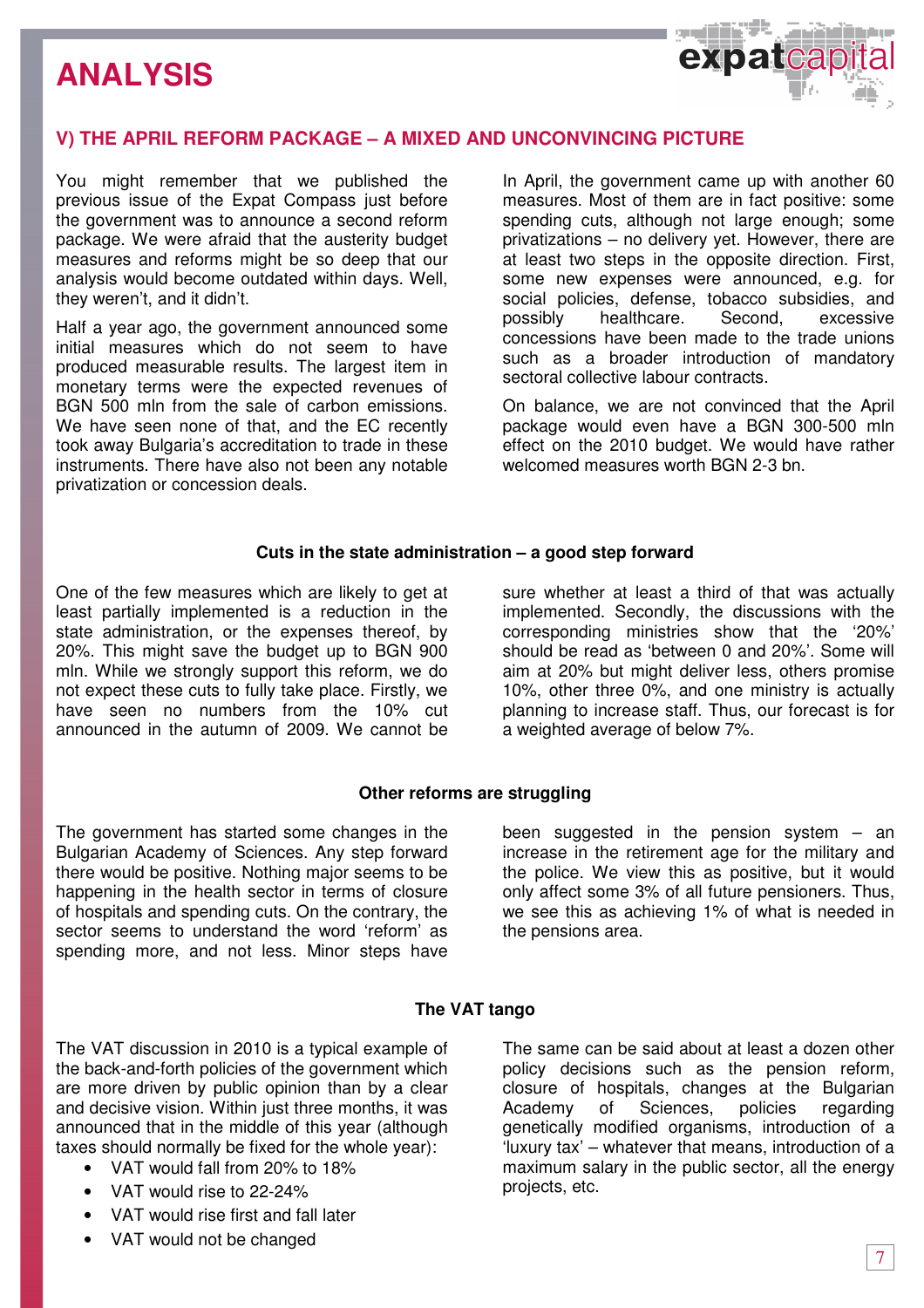## **V**І**) PENSION REFORM**



## **QUESTION OF THE MONTH: If the government has a choice to reduce pensions or to abandon the currency board, what will it do?**

Your guess can be as good as ours. We cannot provide a definite answer…, which should tell you a lot.

We hope the government never faces such a dilemma. However, this might be a very real situation in the foreseeable future (see the chart below). Look at both our EU neighbours. Romania has no currency board, but is planning to reduce nominal pensions by 15%

**Chart 5. Pension Spending, % GDP** 

and public sector salaries by 25% in order to maintain fiscal stability. The developments in Greece have been well publicized. So far, Bulgaria has chosen not to touch nominal incomes including pensions. This of course is one of the options available to the decisionmakers. However, in order for this to be sustainable, other severe spending cuts are necessary, but they are still missing.



Source: Ministry of Finance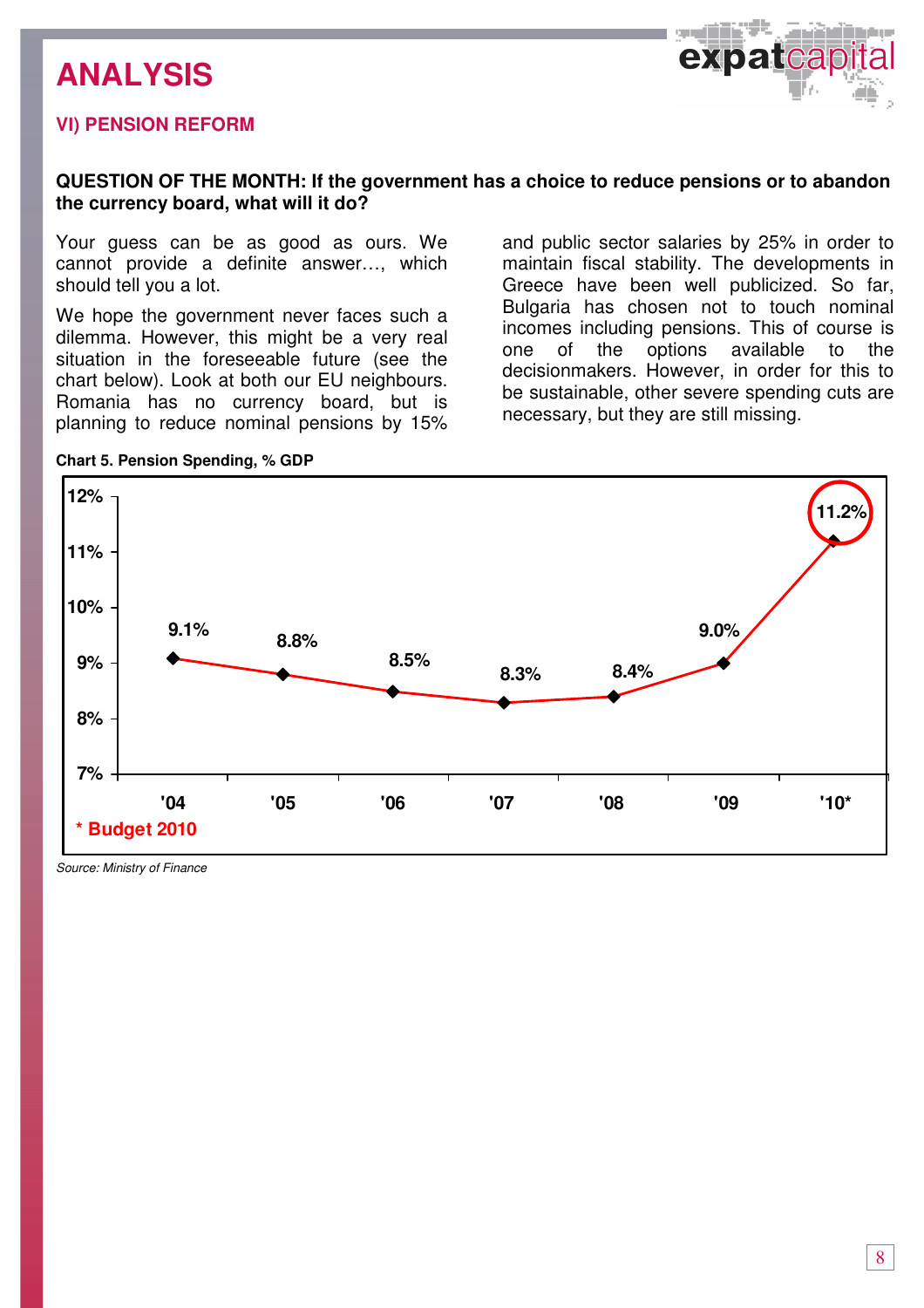# **ARTICLE**

## **THE PENSIONERS' BIGGEST ENEMY IS NOT TO REFORM THE PENSION SYSTEM**  NIKOLAY VASSILEV

I have decided to devote an article to the most important issue in my view – the lack of will to reform the pension system. I am happy that Svetla Kostadinova – one of the best economists in Bulgaria – has also chosen this topic for her guest commentary. The truth might not bring votes in elections, but hiding one's head in the sand, or worse – devaluation and hyperinflation – would also be devastating at future elections.

As an economist, I have consistently argued against excessive increases of pensions. This is one of the most difficult reforms all over the world – no matter how much you increase pensions, it is never enough, while it is almost impossible to lower them. The reasons are political and pragmatic: pensioners are a huge proportion of potential voters and an even larger proportion of the people who actually vote. There is no correlation between pensions and election results. In our country, no government has ever been reelected anyway. Pensions were increased before the elections in 2001 and rose sharply after 2007 – this has apparently not helped the corresponding parties.

### **What is the truth about pensions?**

Complicated. The pensioners are convinced that they are the poorest in the EU (this is true), that they are among the biggest losers of the transition (partially true), and that they are among the main victims of the current crisis (this is absolutely not true). The business community and the active part of the population think that social security contributions in Bulgaria are still high. The employees declare lower incomes for tax purposes, but later complain that their pensions are low. Everyone asks whether the so-called 'point system' would be abolished, meaning whether it would be simultaneously possible: 1) to work for fewer years, 2) not to pay contributions regularly and not to declare the full income, 3) to lower the retirement age, and 4) to receive a higher pension.

All of us love our parents. We have heard the question 'How can you possibly live with 200-300 levs?'. But we have forgotten that 9 years ago the question was about 40-80 levs, and 13 years ago it was 2-3 dollars. In 2020, the Bulgarian citizens will probably ask 'How can you possibly live with 500 euro?'. And no one understands why the London pensioners with 1000-2000 pounds and the Cuban pensioners with 10-20 euro are almost equally unhappy. And hardly many people are aware that in Japan – the country where the richest several dozen million pensioners live – there is no state pension system at all, and everyone saves

individually for retirement. The average savings per capita might be above 1-2 million dollars.

expatcap

The whole population would wholeheartedly support a new increase of pensions. But do you know when pensions in Bulgaria rose the most? During the 1996-97 crisis – by hundreds of percents! Who suffered the most from the 1996-97 crisis? The bankers and the politicians? I don't think so. They were among the best informed about the changes in the exchange rate. For the socially weak, the crisis was a catastrophe. Does anyone think that then pensioners were the richest? In fact, then they were the poorest for the last century. Ask economists when the Bulgarian pensioners have been the best-off since Khan Asparuh founded the country in 681. You will not like the answer – TODAY. In 2009, the inflation was 0.6%, while pensions rose by almost 20%. Do you know many working people or businesspeople who are 20% better-off today than in 2008? I do not know a single one.

The biggest risk to the financial stability is the growing budget deficit. Who would suffer the most if the currency board fails and the lev collapses? Trust me, the socially weak and the pensioners. Pensions are the spending item which is growing the most recklessly. I.e., what is the pensioners' biggest enemy? The imprudent growth of pensions.

In the good year of 2007 the pension spending was 8.3% of GDP, 4.5 billion levs. In 2008 – 8.4%. In my view, an optimal level for that period. Pensions had risen by 10-15% annually for a decade. From 2007 to 2010, nominal GDP has risen by 12%, while pension spending has increased by 54% and has reached 11.3% of GDP. Unless there is pressure for a further increase during the year. This luxury costs additional 2 bn levs. Annually. You might say that this is still completely not enough for the pensioners. Well, then let us increase pensions even more? If you have a job, you and your kids will pay the bill. With higher taxes and contributions today or with a larger public debt tomorrow – Greek-style.

### **Problems of the pension system**

1. A sharply deteriorating demographic picture due to: a low birth rate, emigration of younger people, growing unemployment, rising grey economy.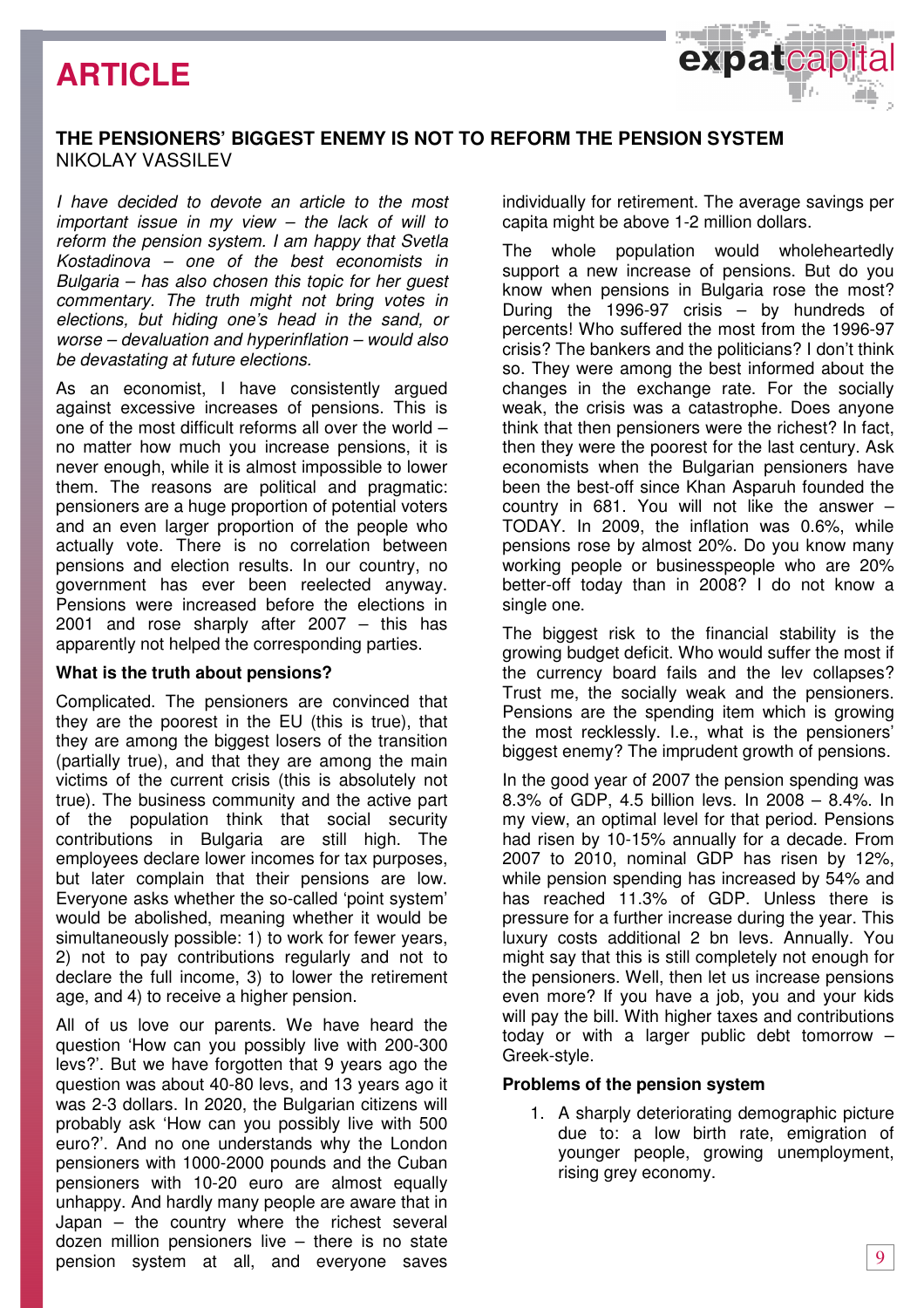

- 2. Social security contributions are high according to employers (I agree) but are extremely low in order to support the current level of pensions. However, if contributions are raised, their evasion would increase, and revenues might decrease.
- 3. The maximum pension limit has not been abolished, which does not stimulate people to declare high incomes.
- 4. The solidarity "pay-as-you-go" system is failing and unfair. The current workers are not saving for their own retirement but are paying for the current pensioners, who in turn ask where their own money has gone. There is a weak link between current contributions and future pensions. The state guarantees an ever higher minimum pension, thus decreasing the stimuli to pay higher contributions.

### **What are the possible solutions?**

The goal is to design a sustainable model for financing the pension expenses and to lower them as % of GDP – in my view, to below 9%.

Here are three 'good' solutions:

- 1. Reform the economy in order to achieve high growth. Thus, the denominator (GDP) in the pensions/GDP ratio would rise.
- 2. Implement acute measures for the long-term improvement in the demographic picture  $$ measures to increase the birth rate (including in vitro programmes) and to stimulate the Bulgarian citizens to live and work in Bulgaria instead of emigrating. Thus, pensioners would not become 50% of the population soon.
- 3. Improve the long-term return of the pension funds in order to accumulate more money for distribution.

Here are four 'bad' solutions:

1. Lower the pensions in nominal terms. A correct but extremely unpopular solution. Latvia did it under severe pressure, now watch our neighbours Greece and Romania.

- 2. Increase the retirement age. Many countries are doing it, including Germany. Also unpopular but correct.
- 3. Raise taxes and social security contributions in order to collect more budget revenues. Also unpopular and incorrect. The result would be more grey economy, lower investment, and slower growth.
- 4. Chronic budget deficits. A real danger of devaluation and hyperinflation. The pensioners would be the main victims. That is the worst scenario.

### **The role of private pension funds**

They have several advantages. First, the accounts are individual. If you double your contributions, you would double your pension. Second, the professionals from the financial industry are expected to invest our savings more successfully than state officials. The role of the private pension funds has to increase sharply. We should invest more in them and contribute less to the state social security system.

### **The role of the Silver Fund**

The Silver Fund should be allowed to invest in Bulgarian securities a part of the accumulated assets (not all the assets, however, for the sake of diversification). This would be positive for the Bulgarian capital market and for the Bulgarian economy.

### **Is there a good moment for the pension reform?**

When a politician tells you that the retirement age will be increasing between 2015 and 202X, what would you think? Again no one is taking the responsibility to do something, the garbage is again swept under the carpet. It would have been better if the reforms had happened in 2005, but 2010 is still better than 2020. Otherwise, by then pension spending might reach 15% of GDP. There will be elections almost every year, but each wasted year would mean steps in the wrong direction and missed opportunities. The government is popular now, the opposition is weak. The society is expecting reforms. What are we waiting for?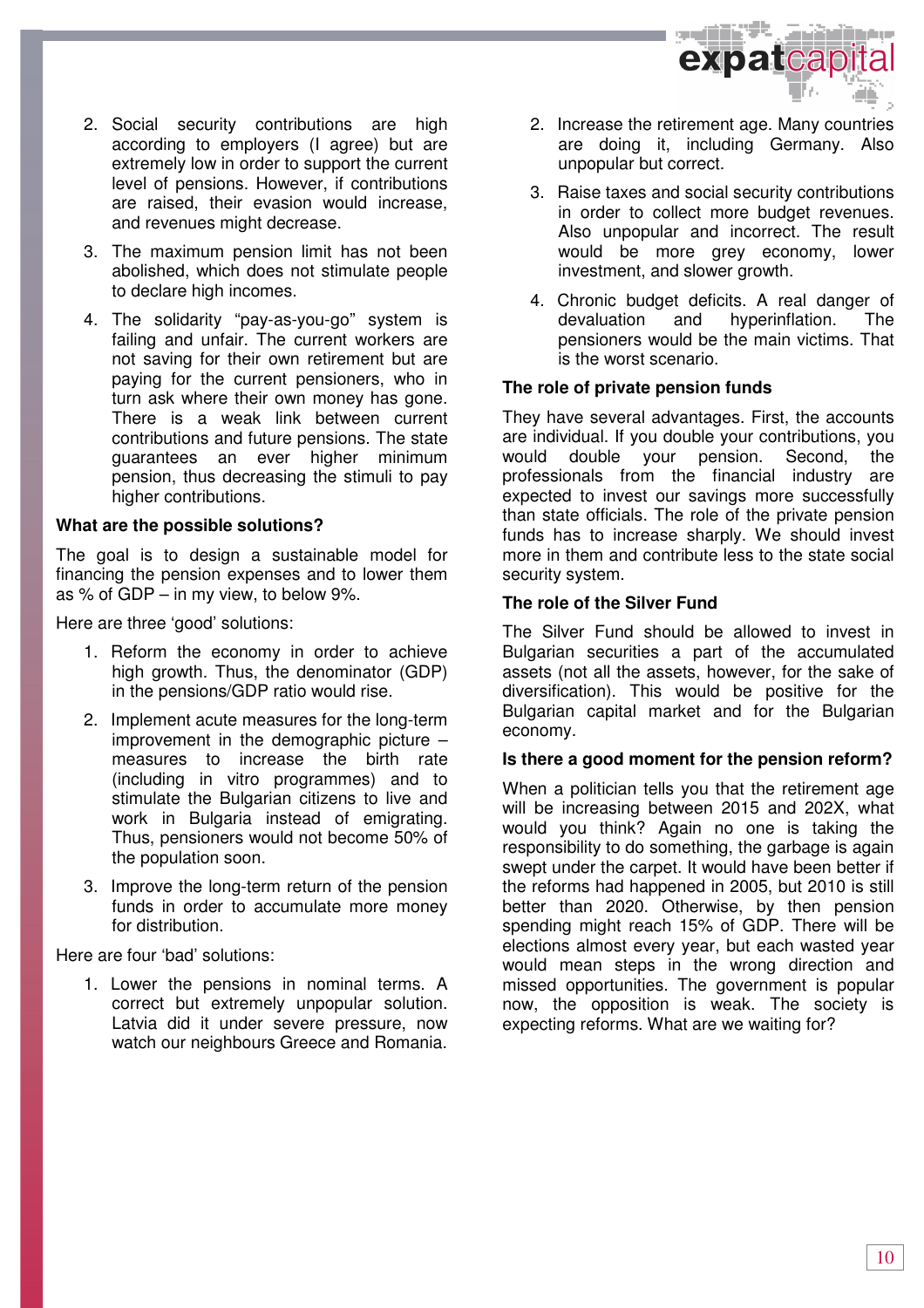# **GUEST COMMENT**



## **A SIMPLE, CLEAR AND FEASIBLE IDEA FOR BULGARIA'S PENSION SYSTEM**

#### **SVETLA KOSTADINOVA**

Executive Director, Institute for Market Economics (www.ime.bg)



Svetla Kostadinova is one of the most prominent young economists in Bulgaria. She was born in 1977 in Varna, Bulgaria. She graduated from the University of National and World Economy in Sofia with a Master's degree in Finance. Svetla joined the renowned economic think-tank Institute for Market Economics (IME) in 2001 as an economist and in 2007 was elected as executive director. She has numerous articles and media appearances on topics such as government policy, administration reform, tax reform, impact assessment of regulations, and labor market. She is a member of the Bulgarian Macroeconomic Association.

Photo: Ikonomika.org

Bulgaria is not an exception among EU countries when we talk about the public pension system crisis. The estimations show that the population will shrink drastically by 2050 and will soon reach the point when one worker will have to support one pensioner and all this – coupled with additional transfers from the state budget. The reality is low pensions close to poverty levels, totally unrelated to contributions; workers trying to avoid pension contributions that reach 16% of salaries; and a chronic deficit of the state pension budget. The real pension savings are at marginal levels, and the responsibility of who pays the pensions is unclear. The politicians decide how much the pensions will be, they define the retirement age and all other criteria that change over time, thus making everything uncertain and unclear in the long-term perspective.

Knowing that, it is crucial that measures are taken. The state budget will not sustain the current situation especially during hard crisis times, and exactly now it is the time to act.

The good news is that the current government stated from the very beginning that it would focus on the pension reform and make real changes in order to make the system sustainable and pensions higher. The bad news is that after a year of internal discussions no real reform has been proposed. The current debate organized by the official Consultative Pension Reform Council established by the Ministry of Labor and Social Policy (includes labor unions and employers' organizations) is going

nowhere. Among the discussed ideas are changes in the pay-as-you-go system that already proved to be a failure – raising the retirement age, limitations of the criteria for receiving a pension, etc. and these would be very difficult to implement. What is still missing is the clear acknowledgment that the system is so flаwed that no parametric changes will make it work, not to mention providing decent pensions and creating an incentive for people to contribute and participate actively. The side effects of the collapsed system are a continuously large grey sector, a high tension of the budget, and old people who can easily be manipulated by populist political promises.

There is a group of people, however, who have a vision of how the pension system in Bulgaria can be changed in order to create the right incentives, get rid of the political strings and introduce the logic of savings for pensions. This group has created an Alternative Pension Reform Council in February 2010 and consists of 8 economists who revealed a vision of what the future pension system should be. The announced pension model will be based on the following ideas:

- Everyone in working age is saving a part of his/her salary in a personal pension account
- The state's role is to regulate the system  $$ avoidance of imprudence risks, imposing high transparency and release of information

11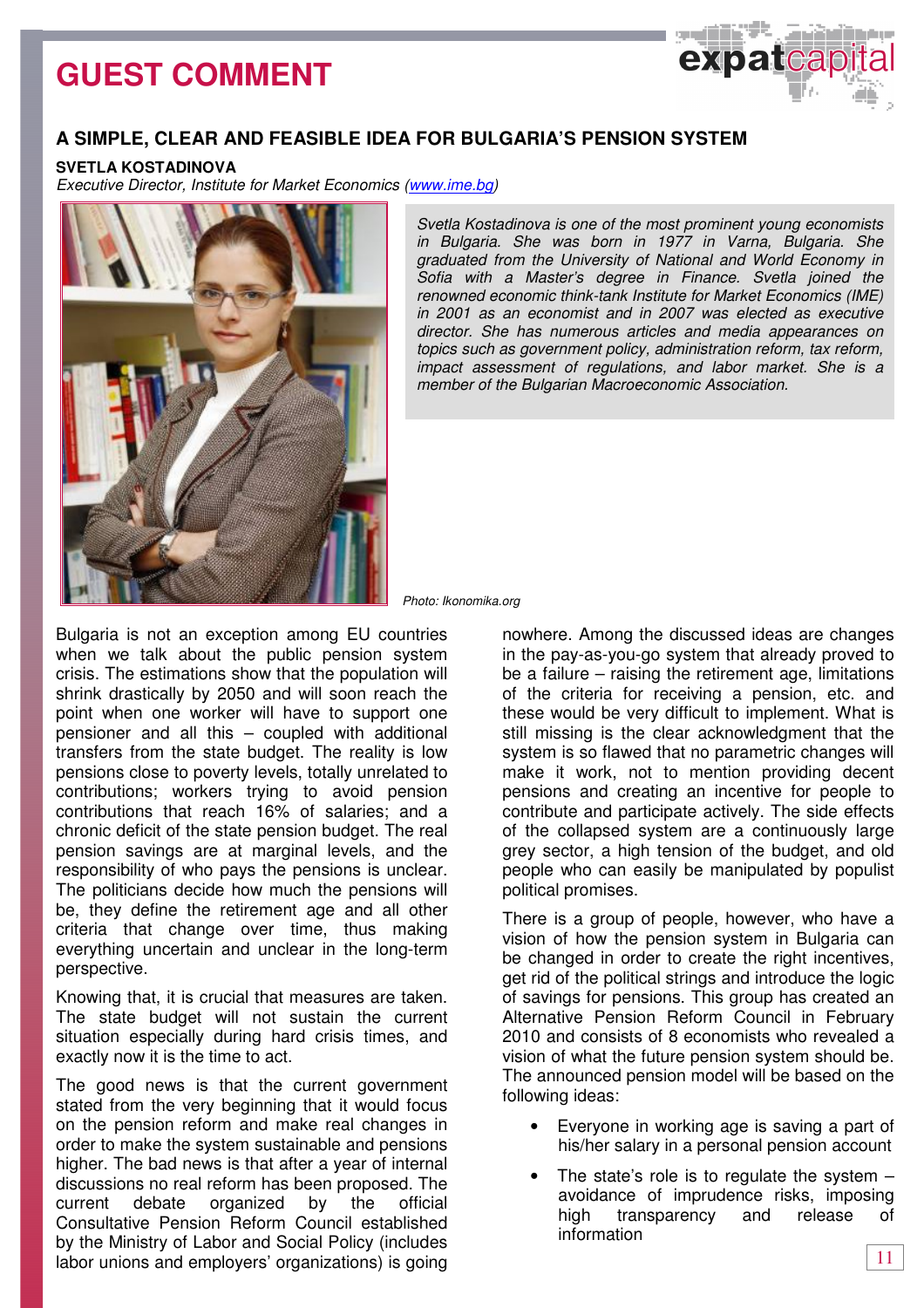

- The state will support people who have not managed to save enough for retirement but with strict limitations and to a limited extent
- Each worker will choose by him/herself when to retire, and that would predetermine how much and how long he/she has to save for retirement.

As it can be seen, the state has its important role in the proposed model but it is more of a guarantor for the majority of people who will be saving, and of social assistance for a limited group. It will not make promises it cannot fulfill and will not subordinate the entire pension system to a false solidarity principle.

At the center of the new pension system is the individual who should be able to plan for his/her retirement, and thus have a greater responsibility.

The effects for the economy are expected to be substantial and diverse. The personal pension accounts will increase the private savings so much needed after the shrink of FDI in the last year, and will foster the capital market development through the private pension funds. The labor market will be more flexible, employment will increase, and most of the working people will no longer have an incentive to hide the real earnings, so the informal economy will contract. All of the above, coupled with higher disposable incomes due to lower pension contributions in comparison to the current levels will lead to economic growth that we so much need.

The idea is not new – numerous countries around the world have the personal pension accounts at the center of their pension systems, and others are considering to increase the personal responsibility element. This is something that Bulgarian politicians find hard to understand when discussing the future of the Bulgarian pension model.



You may also read the Expat Compass at www.InvestNet.bg - a Bulgarian investment and business network.

InvestNet.bg seeks to provide comprehensive and up-to-date investment information about Bulgaria and aims to become a primary crossing point of the foreign investment community in Bulgaria. The project is developed by the American University in Bulgaria in partnership with Eastisoft and the American Chamber of Commerce in Bulgaria. The initiative is funded by a grant-making mechanism of USAID and the German Marshall Fund.

InvestNet.bg provides key background information about the country and focuses on existing opportunities in the different sectors, investment projects that seek financing, opportunities related to the European Union post-accession funds and the public procurement market. It serves as a networking tool for communication, interaction and exchange of information among investors, governmental institutions, sectoral organizations, private companies, and foreign commercial attachés in Bulgaria. To subscribe for the **by-weekly Newsletter** of InvestNet.bg: newsletter@investnet.bg.